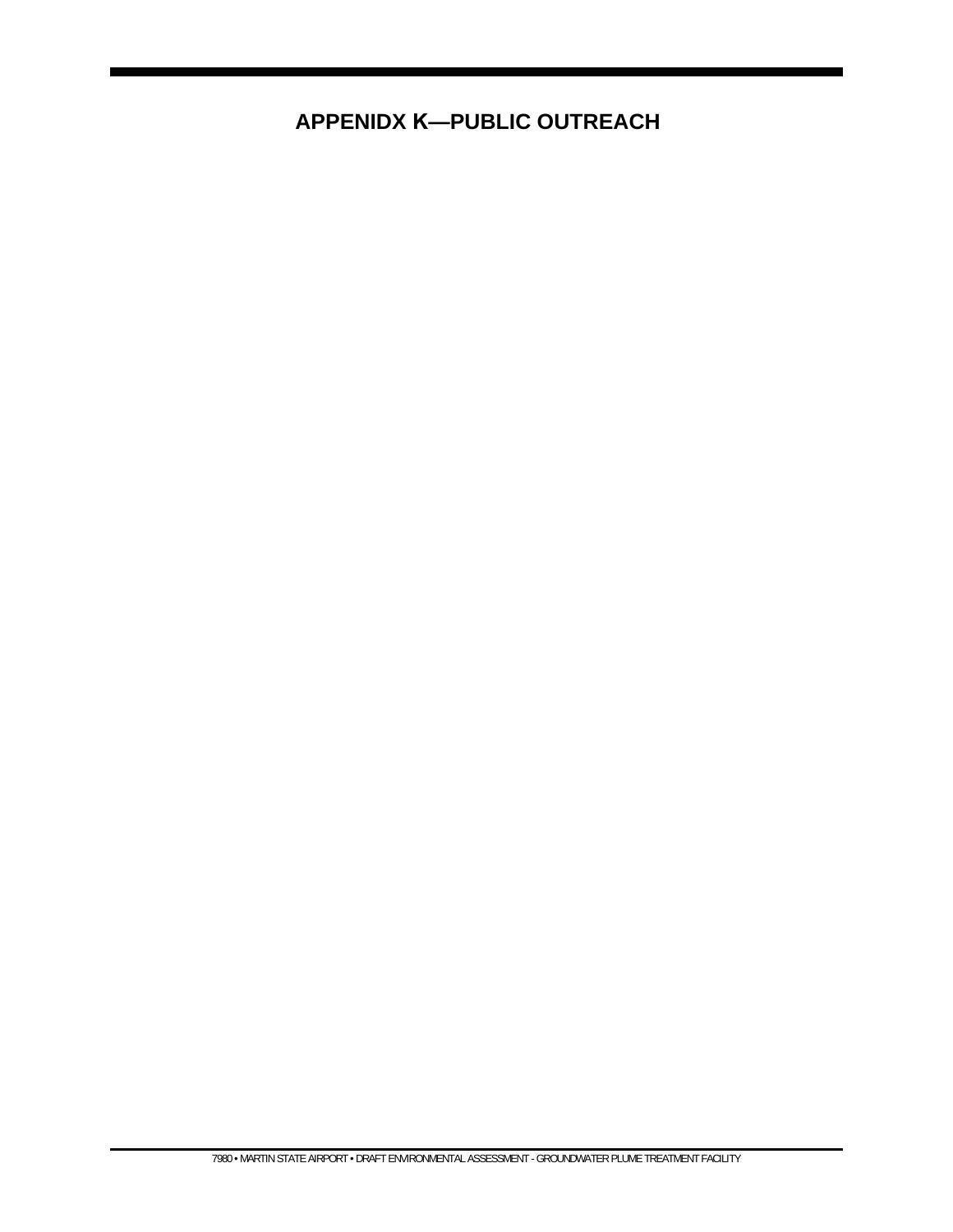## Public Notice of Availability and Public Workshop Announcement

## MARYLAND AVIATION ADMINISTRATION

## DRAFT ENVIRONMENTAL ASSESSMENT FOR THE PROPOSED DUMP ROAD AREA GROUNDWATER PLUME TREATMENT FACILITY AT MARTIN STATE AIRPORT MIDDLE RIVER, MARYLAND

Lockheed Martin Corporation, a tenant of and on behalf of the Maryland Aviation Administration (MAA) pursuant to the National Environmental Policy Act of 1969 (42 USC 4321, et seq.), its implementing regulations (40 CFR Parts 1500-1508), and Federal Aviation Administration (FAA) directives (Orders 5050.4B, *Airport Environmental Handbook* and 1050.1E, *Environmental Impacts: Policies and Procedures*), has completed a Draft Environmental Assessment (EA) for the proposed Groundwater Plume Treatment Facility at Martin State Airport in Middle River, Maryland. MAA proposes to undertake the project on the approved Airport Layout Plan by the FAA.

The primary purpose of the proposed Groundwater Plume Treatment Facility is to control migration of the contaminated groundwater plume from the Dump Road Area (DRA) at concentrations that can lead to exceedances of water quality standards in adjacent Frog Mortar Creek. Groundwater in the DRA is currently impacted by elevated levels of volatile organic compounds (VOCs), petroleum hydrocarbons, 1,4-dioxane, and heavy metals, and the groundwater contamination plume is currently migrating into adjacent Frog Mortar Creek, a tidal estuary of Chesapeake Bay. The proposed facility will pump and extract groundwater from beneath the DRA in order to gain hydraulic control of the contamination plume and limit the migration of contaminated groundwater into Frog Mortar Creek.

This action will also comply with the regulatory requirements of the Maryland Hazardous Substance Response Plan (MDHSRP). With respect to meeting the requirements of MDHSRP, the purposes of the proposed project are to: assist in compliance with COMAR Title 26, Subtitle 14; and fulfill the intent of the initial cleanup phase of the MDHSRP process, which is to achieve the applicable cleanup criteria at the property.

Concentrations of certain contaminants in DRA groundwater exceed federal/Maryland water quality standards or risk-based exposure criteria. Individually, or taken together, these impacts render the groundwater in the affected area a risk to human health and the environment which requires remedial action. Remediation of the site is also necessary to address the VOC levels in Frog Mortar Creek, and to comply with COMAR Title 26, Subtitle 14.

The Draft EA is available online at [http://www.marylandaviation.com/content](http://www.marylandaviation.com/content%0b/environmental/environmentaldocs.html) [/environmental/environmentaldocs.html.](http://www.marylandaviation.com/content%0b/environmental/environmentaldocs.html) Hard copies are available for review at the following locations during regular business hours until November 21, 2014: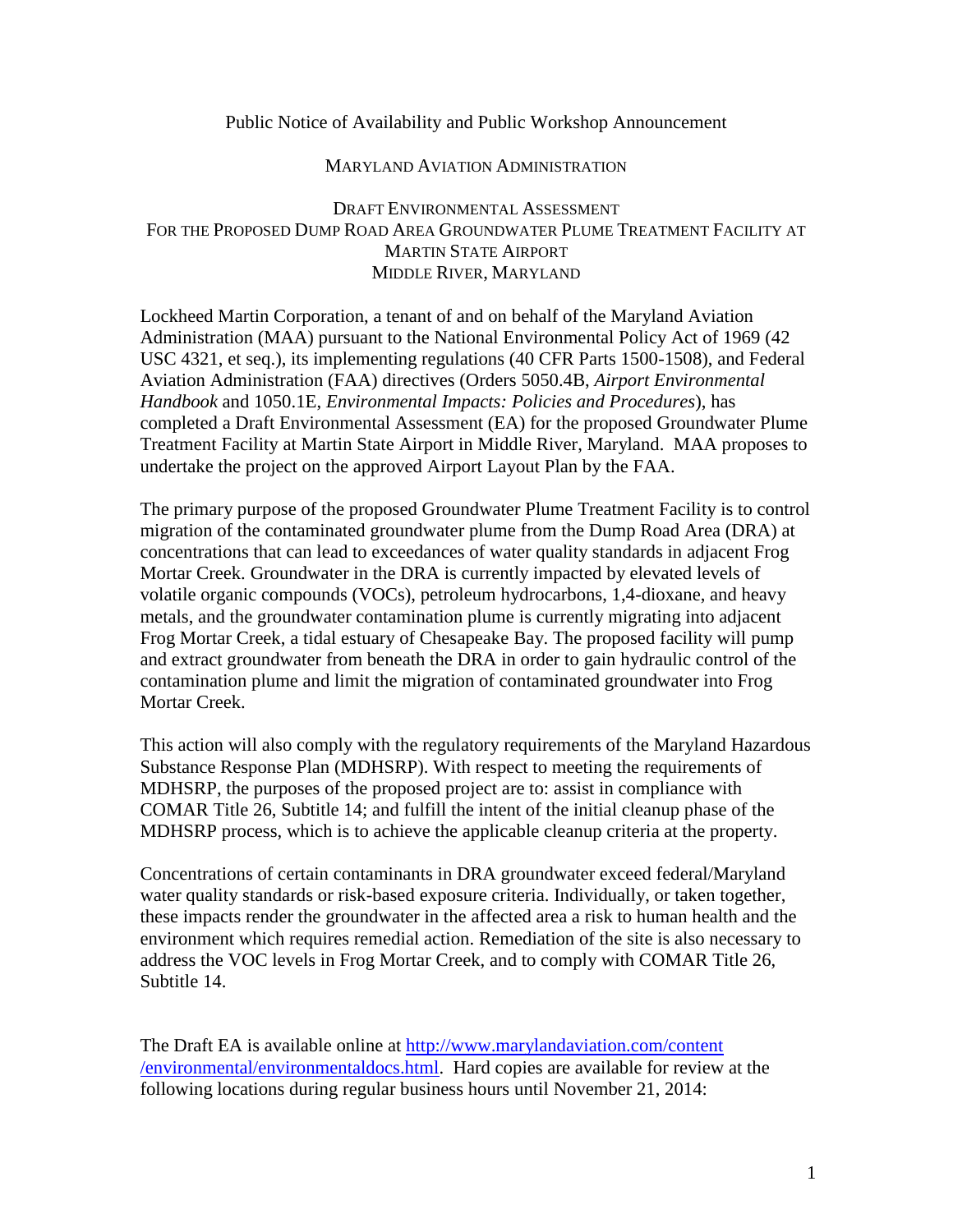Federal Aviation Administration Washington Airports District Office 23723 Air Freight Lane, Suite 210 Dulles, VA 20166

Maryland Aviation Administration Office of Planning and Environmental Services 991 Corporate Boulevard Linthicum, MD 21090

Essex Public Library Attn: Mr. Bob Maranto, Branch Manager 1110 Eastern Boulevard Essex, MD 21221

Martin State Airport 701 Wilson Point Road Administration Building First Floor Baltimore, MD 21220

In addition, a public workshop will be conducted to demonstrate the information presented in the EA. The public workshop, which will be held as an "open house" forum, is scheduled for November 6, 2014 from 4 p.m. to 8 p.m. at the Wilson Point Fire Hall, 1100 Wilson Point Road, Middle River, Maryland 21220. This forum is designed to inform the public of the proposed action and associated alternatives as well as anticipated impacts.

Written comments on the Draft EA are requested from interested parties and will be accepted if postmarked or received by 5:00 pm Eastern Time on November 21, 2014. Comments should be submitted in writing to:

Ms. Robin M. Bowie Manager, Division of Environmental Planning Maryland Aviation Administration Baltimore/Washington International Thurgood Marshall Airport P.O. Box 8766 BWI Airport, MD 21240